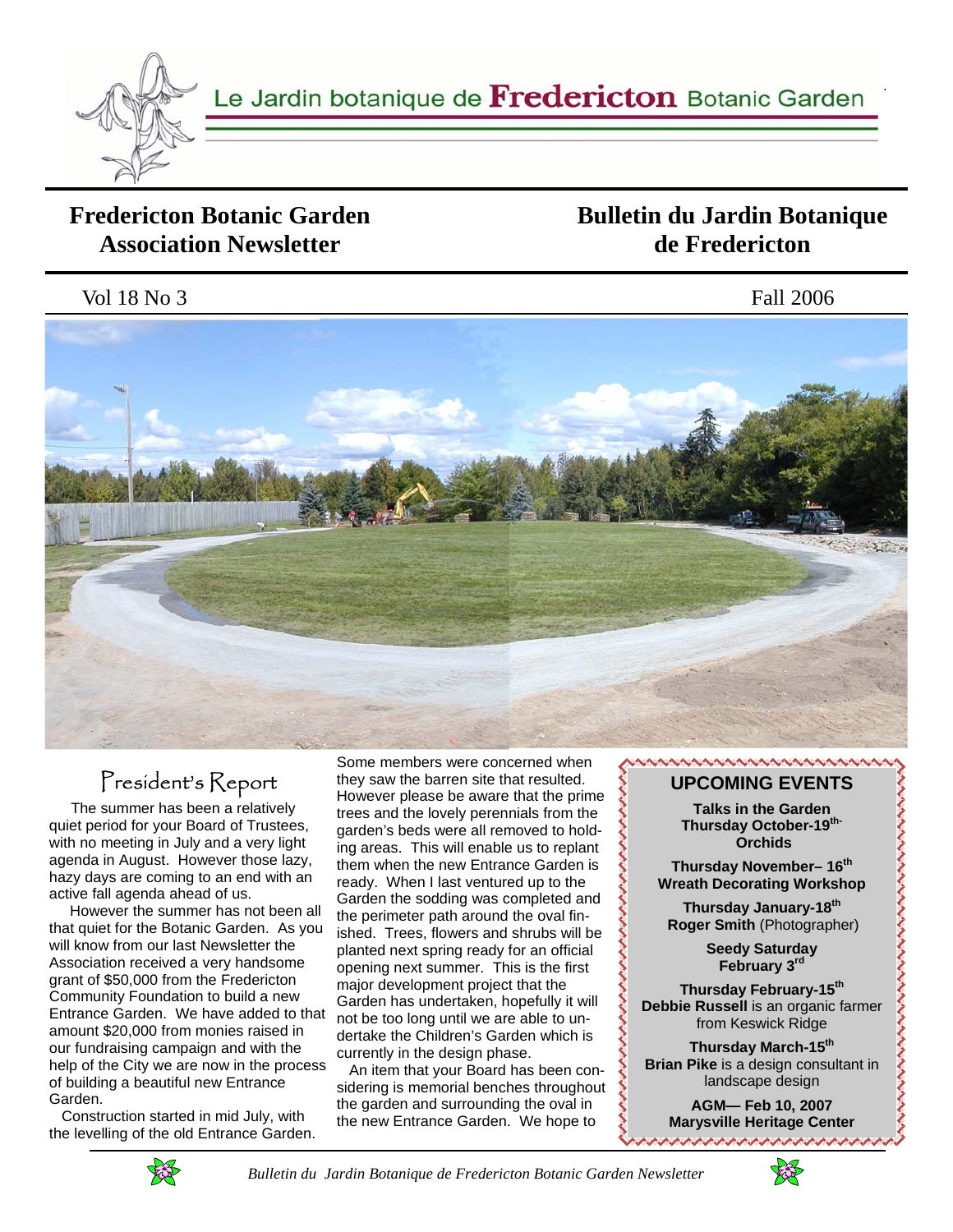make a final decision on bench designs and cost of these memorials at our September board meeting. Full details will be provided in our next Newsletter.

 I hope that you have all had a wonderful summer and are enjoying your autumn gardens....Bill Seabrook



 The 2007 Annual General Meeting of the FBGA will be held on Saturday, Feb. 10 at the Marysville Heritage Centre.

 We have invited Beth Powning to give a talk. Beth Powning is a renowned photographer and author of several books including "Seeds of Another Summer." She did the photography for Bob Osborne's "Roses for Canadian Gardens".

 She has a beautiful garden in Markhamville near Sussex which is often the subject of her photographs. She will be showing some of her slides and talking about her garden.

Don't miss it - mark your calendar now. There will again be a silent auction in conjunction with the AGM. A request for donations will be in the next Newsletter.



 If you have not been to the Entrance Garden in the last month you have missed some of the most exciting development in the Garden in a decade. Work began slowly in August as all the parties involved gathered their resources and organized their plan of attack. Luckily the weather has cooperated and once work began only minor rainfalls have occurred. After the removal and relocation of many of the existing trees to areas around the parking lot work began on site grading. Existing turf and topsoil was removed and stockpiled and rough grading began on the drainage swales. Rock was encountered at a number of locations requiring hammering but work proceeded slowly down the hill. A new detention swale was created below the Entrance Garden site to accommodate the large amounts of runoff from the parking lot. This area also had to have some rock removed to provide a proper slope but this provided necessary fill material for the swales as well as for the oval lawn. Upon completion of the rough grading a

new service road was installed, merging into the existing roadway near the Woodland Trail. The new road allowed Garden visitors continued access to the rest of the Garden. Work now concentrated on the oval lawn and pedestrian pathways. Fill material was brought in and slowly the form of the lawn began to take shape, defined by the crusher dust pathway. Prior to the final application of the crusher dust an electrical conduit was run to the lawn area. This will provide power to functions within the lawn for things such as concerts, refrigeration equipment and temporary lighting. As of this writing all the work for this season is almost complete.

 Concrete pads will be installed for benches (on order), some drainage details have to be addressed and some small areas require finish work such as topsoil and sodding. New flower beds will be prepared and planted with stockpiled material. It is intended that next spring the trees on the outside of the oval walk will be installed and any winter repairs undertaken prior to the official opening of the Entrance Garden....after the almost year long process to arrive at this stage I have started thinking about the Entrance Garden, originally called the Entry Garden in the proposal, as something more fitting perhaps to what it may mean to future development in the Garden as a whole...the Foundation Garden. Just a thought.

#### Brian Parker

*Brian is a member of the FBGA Board and prepared the Entrance Garden submission to the Fredericton Community Foundation. Daniel K. Glenn Ltd was contracted by FBGA to manage the Entrance Garden project; this management was provided by Brian, a landscape architect with Daniel K. Glenn Ltd.* 



 A member of the Membership Committee, Melaine Duchastel, is moving to North Carolina this fall. We would like to express our sincere appreciation for the time and talent she has given the committee. She will be much missed.

 The Membership Committee is now actively searching for volunteers to join us in our efforts to recruit and retain members for the Association. We meet only a few times a year and run a membership booth and a small boutique at major events such as the Plant Sale and the Treasured Garden Tour.

 If you would like to join us, please call Lucy Dyer at 455-8045, or e-mail ldyer@unb.ca.

 As an incentive for new members to join the Association this past year, we had a draw for a large screenhouse tent (supplied by Kent Building Supplies) . Many thanks for the effort Janis Boston put into obtaining the tent and running the draw. All new members from Jan 1 to the end of August were included in the draw. The winner is Bonita Boone. Congratulations!

#### **New members 2006**

 Lynne Tompkins, Bonita Boone, Georgette Apostoleris, Shelley Egan, Jack MacDougall, Dino & Sasha Arena, Barbara Morrison, Denise Leonard, Chantal Cormier, Pierre El Khoury, Brandi Estey-Burtt, John Findlay, Susan Hall, Margaret Harris, Ralph Kirkbride, Marylea MacDonald, Alison Moore, Barbara Bird, George & Catherine Betts, Virginia Bjerkllin, Elizabeth Boone, Jane Carter, Peter Fraser, Julia Noel, Glenna Hetherington, Margo Swift,Donna Laughlin Hogan, Brian MacDonald, Gloria Merithew, Chris Whalen, Mary Anne Chrisjohn,

# Memorials

 For some time now members of the Board of Trustees have been approached concerning Memorials to deceased loved ones or to special occasions in their lives. The board has recently discussed this subject at length and has come to the following conclusion. At present memorials in the Garden will be of two types. Memorial benches of a specific type as selected by the board. These will be high quality steel park benches of a maroon colour with a memorial plaque inserted on the back 2"x10" in size. The benches will be mounted permanently on a concrete base. In time locations will be available throughout the Garden however at present there are five locations available surrounding the new Entrance Garden oval. These benches will be available for a donation of \$2000.00 to the Garden.

The second memorial which your board



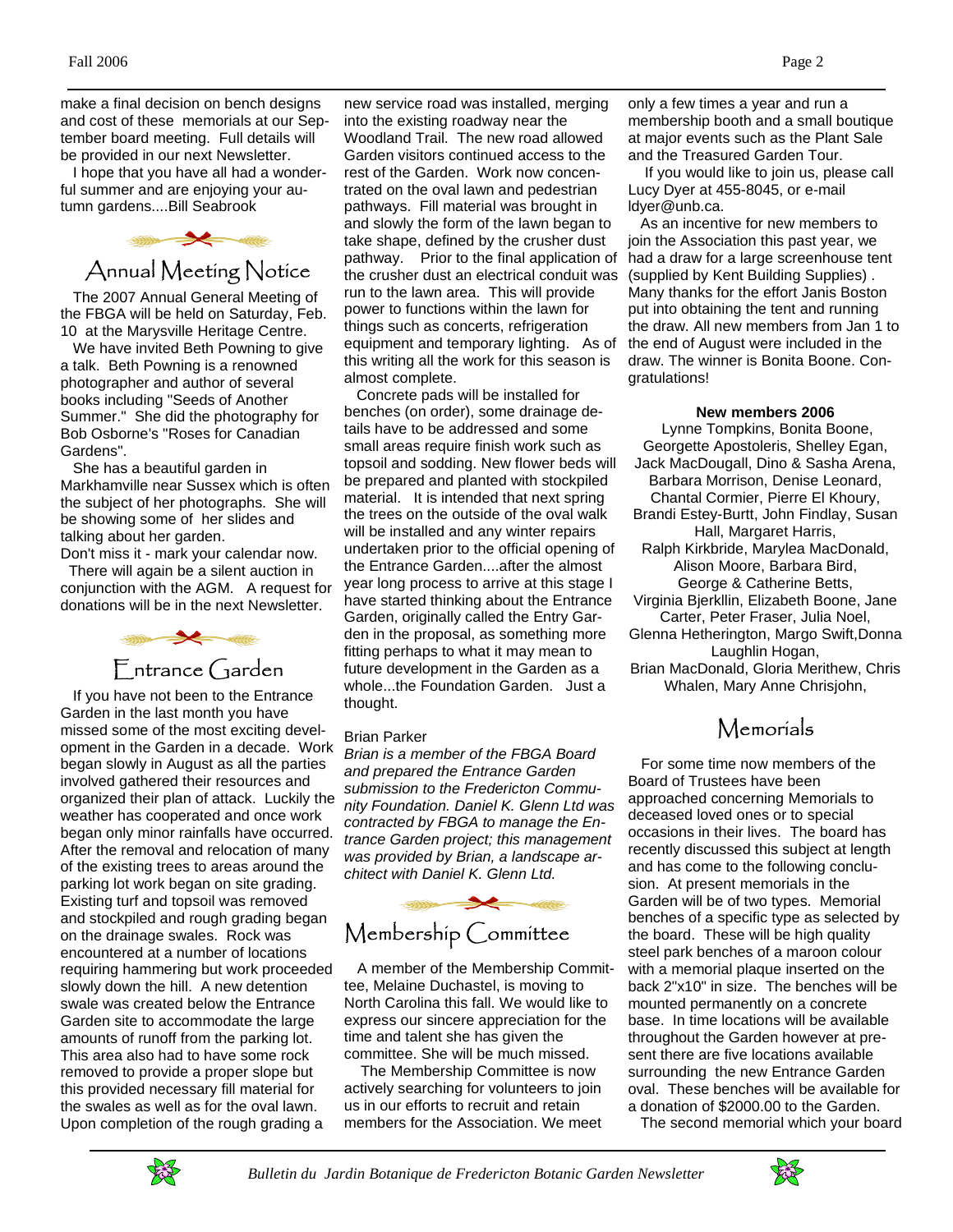



is considering is a memorial grove of trees. The precise details and location of this grove will be considered at the next meeting of the Site Development committee. There will be a communal memorial tablet located at the entrance to the grove upon which the individual memorials will be placed. We hope to have final details of this site available in our next Newsletter. The anticipated donation will be known at that time. For further information please contact Bill Seabrook at 459-7862 or seabrook@nb.sympatico.ca



 It's so hard to believe summer has already passed. The 8<sup>th</sup> annual Treasured Garden Tour is but a memory now as we already have started planning for next year. I would like to thank the garden hosts, all those who attended the garden tour and those who joined us at Old Government House for the reception. Your continuing support makes this tour the event of the summer.

 A clear bright day and a sell out crowd enjoyed visiting the gardens of Karen and Scott Cook, Susan and Brent Taplin, Dan and Nena Gleason, and Rachel Kimm. Each garden presented itself in its best fashion. Some had flowing waterfalls while others boasted meandering garden paths to guide visitors through colorful summer shows. It takes a great deal of work and dedication to get ready for the tour and our hosts and hostesses did not disappoint us. Thank you all for opening your garden gate to allow so many visitors in to admire your personal gardens.

 Because of the work being planned at the entrance to The Fredericton Botanic Garden, The Lieutenant Governor of New Brunswick, Herménégilde Chiasson, hosted the reception after the tour. Many

thanks to His Honor for treating the guests to an enjoyable afternoon complete with strawberry shortcake and a well deserved serving of ice cold punch - a much needed break from the extreme heat during the tour. The Don Bosse Jazz Quartet dazzled the crowd again this year. Thank you to everyone at Old Government House who helped in making the afternoon so enjoyable.

 Thanks to the planning committee and all who participated in the Treasured Garden Tour 2006. It was a great success. Gardeners joined the tour in record numbers once again. I am sure this is the most popular garden tour of the summer. It will be exciting to return to the Botanic Garden next year to enjoy the newly opened Entrance Garden. See you soon!

Andrew Lawson

Committee Chair



*Continuing the series on Plants that changed the world* 

# Bread: the staff of life

 Your "Bread and Butter" means that this is the main source of income. When we "Break Bread" it is much more than a simple meal, we come together in body as well as spirit. "Bread" has a special meaning to us all.

 The first raised breads, using yeast or baking powder to leaven or puff up the bread, were known in Egypt in 4,000 B.C. Since then bread has been vital to people all over the globe. The kind of wheat product used depends on the kind of grain available, and that depends on the local geography and climatic conditions. Bread comes in countless forms from tasty whole wheat loaves to grilled nan bread of the Indian subcontinent.

 Wheat (*Triticum* species) is an ancient crop developed over 10,000 years ago in Palestine, Israel, Syria and Turkey. These Mediterranean countries have climates with spring rains and dry summers in which wheat kernels can be easily stored without rotting. The availability of grains for winter food contributed to the development of ancient civilizations in the 'Fertile Crescent' around the Tigris and Euphrates rivers; civilizations that contributed to the development of the wheel, writing, and the domestication of animals. Ancient wheats had two sets of chromosomes. Durum

#### *Annual Wreath Decorating Workshop*

*November 16th at the Resource Centre, Cameron Court off Hanwell Rd.*

*We supply beautiful double sided handtied wreaths ready for your personal decorative touch. Some decorations will be supplied. If you want your own Theme Wreath , please bring your own decorations. Pre-registration essential. Please call Janis at 458-2210 before October 31st. \$15.00 per person. Design Presentation by Andrew Lawson* 

wheat still has only two sets of chromosomes, and Canada is one of the world's primary producers of Durum wheat used for pastas and couscous.

 Bread wheats, however, evolved somewhat more and eventually had three sets of chromosomes, a unique feature in the plant world. Hard spring wheats such as the Marquis wheat developed in Ottawa by William Saunders and his sons over 100 years ago were crucial to the development of dry land agriculture and settlement in the Canadian prairies. And the work continues….both Agriculture and Agri-Food Canada and the Canadian Wheat Board conduct extensive research and breeding for new and diseaseresistant wheat varieties.

 Cake and pastry flour really are different from flour used to make bread. Different cultivars and wheat contribute to bread, pastry and cake flour. The increase in protein (gluten) in bread flour makes it more pliable. Pastry flour with the lower protein is used for pie crusts, biscuits and cookies. Gluten-free flours are now available for people with celiac disease. Another option for those who cannot tolerate gluten is to go to the health food store and find flours made of "new world" grains from South America…corn, amaranth,

quinoa, etc.

 From the paper-thin *silli* bread made by Kurdish people to our breakfast bagels, wheat is an important part of our diet. We couldn't do without it.

#### Jane Seabrook

Thank– you to **Jane Tarn for her expertise in editing** the newsletters.